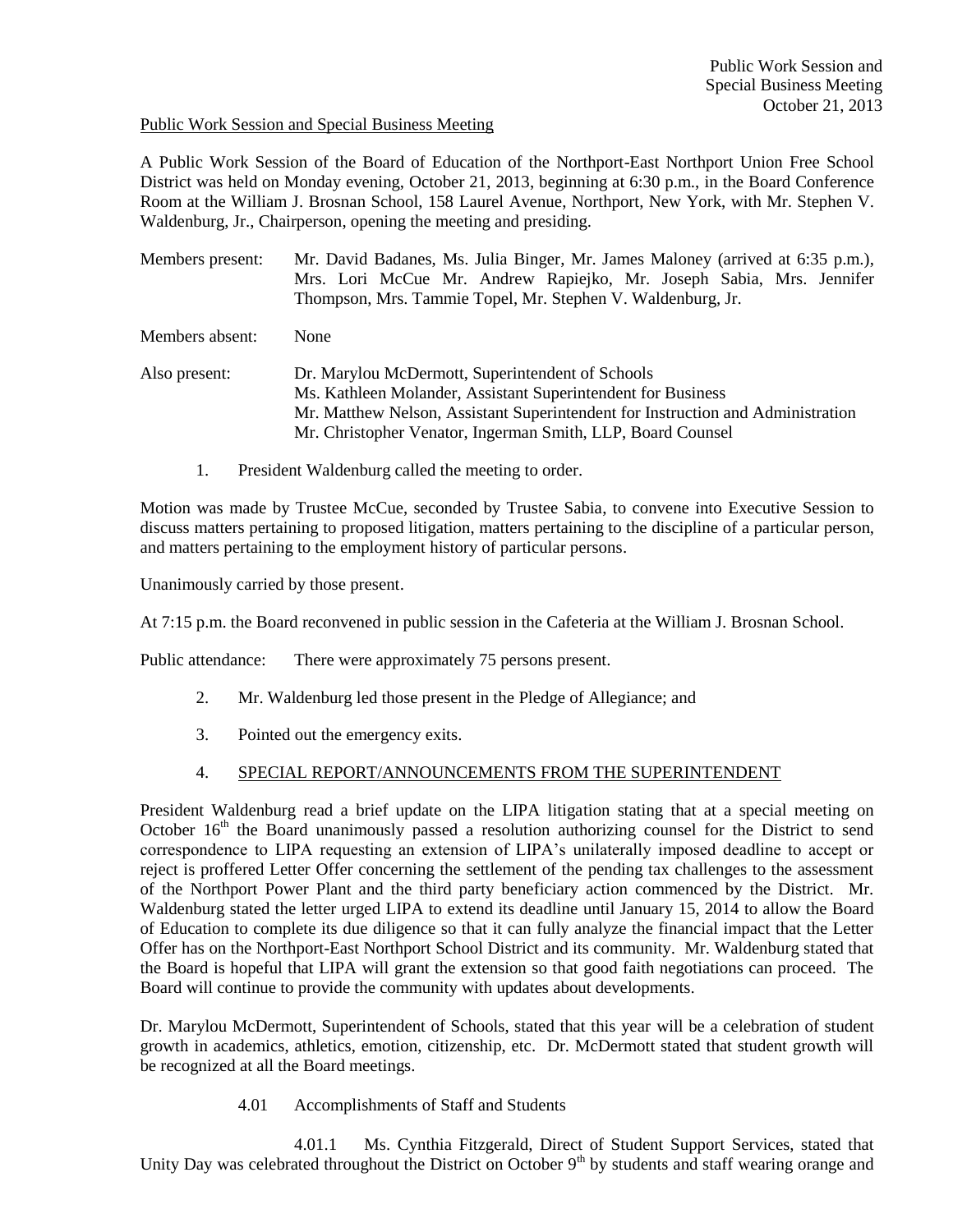with students participating in activities which raised awareness about bullying. Ms. Fitzgerald stated that this is a month long initiative through the Pacers National Bullying Prevention Movement. Students from Fifth Avenue Elementary School performed a flash mob dance and a PowerPoint presentation was made showing how students throughout the District participated in Unity Day. Mr. Terrence Hinson, District Chairperson of Guidance, introduced four outstanding high school students who were instrumental in the Unity Day activities at the high school.

4.01.2 Mr. Robert McGrath, District Chairperson of Science and Technology, introduced Kean Amidi Abraham, Science Department Student of the Month.

Mr. McGrath stated that Kean is a hard working and inquisitive student who possesses a passion, commitment, and sense of wonder when he is studying any of the sciences. Over the past four years Ken has taken all four core science courses, four years of science research, and is currently enrolled in the second year of IB Physics. Mr. McGrath noted that Kean is a meticulous, respectful, inquisitive, mature and compassionate individual who is also extremely adept at multitasking. This year Kean is enrolled in a full load of IB and AP courses, involved in research at the Biomedical Engineering Lab at SUNY Stony Brook, plays varsity tennis, is a member of the Gemini Youth Orchestra and a dedicated participant in Mathletes and Students for 60,000. Kean is currently conducting research on mitigating osteoporosis in an estrogen deficient and disuse model. Kean plans to major in Physics and Engineering in college and has applied to Cornell, Williams, the University of California at San Diego, and McGill. Ultimately he hopes to focus his studies on alternative energy resources. Mr. McGrath stated that Kean is someone who leads by example, actively participates in class and is always willing to lend a hand to his peers and teachers.

President Waldenburg and Superintendent McDermott congratulated Kean on his fine accomplishments and presented him with a commendation from the Board.

4.01.3 Mr. Robert McGrath, District Chairperson of Science and Technology, introduced Joseph Wing, Technology Department Student of the Month.

Mr. McGrath stated that Joseph is a bright, sensitive, self-motivated young man with an outstanding sense of integrity and a warm, easy-going manner. Over the past four years Joseph has taken six different technology courses achieving mastery in each. Joseph has studied many facets of woodworking, structural engineering as well as chemical engineering. He is currently taking AP Calculus and Higher Level IB Physics. Mr. McGrath stated that his hard work and persistence in both courses exemplify Joseph's strong work ethic and desire to succeed. Joseph has the ability to comprehend very complex concepts quickly and with great ease and has the exceptional ability to master the mathematics and scientific mechanics of any course he has enrolled in. Mr. McGrath stated that these higher order skills are what allowed Joseph to fully master the Project Lead the Way Curriculum and IB Design Technology course. Joseph is a nature peer tutor, an avid track and field enthusiast specializing in the pentathlon, and he also enjoys soccer. He enjoys creating things in the wood shop and is extremely versed at computer programming. Joseph's primary interest in college is chemical engineering and he has applied to the University of Villanova and Fordham University.

President Waldenburg and Superintendent McDermott congratulated Joseph on his fine accomplishments and presented him with a commendation from the Board.

4.01.4 Ms. Melissa O'Malia, District Chairperson of Social Studies, introduced Nicole Hawkins, Social Studies Department Student of the Month.

Ms. O'Malia stated that during Nicole's four years at Northport High School she has availed herself of the diverse offerings of the Social Studies Department taking AP World History as a 10<sup>th</sup> grader, IB History of the Americas as an  $11<sup>th</sup>$  grader, continuing IB History of the Americas as a  $12<sup>th</sup>$  grader, and will be taking Holocaust in the spring. Nikki was chosen to attend Boys/Girls State by the American Legion where she learned about the process of government and represented Northport proudly. Nikki's AP World teacher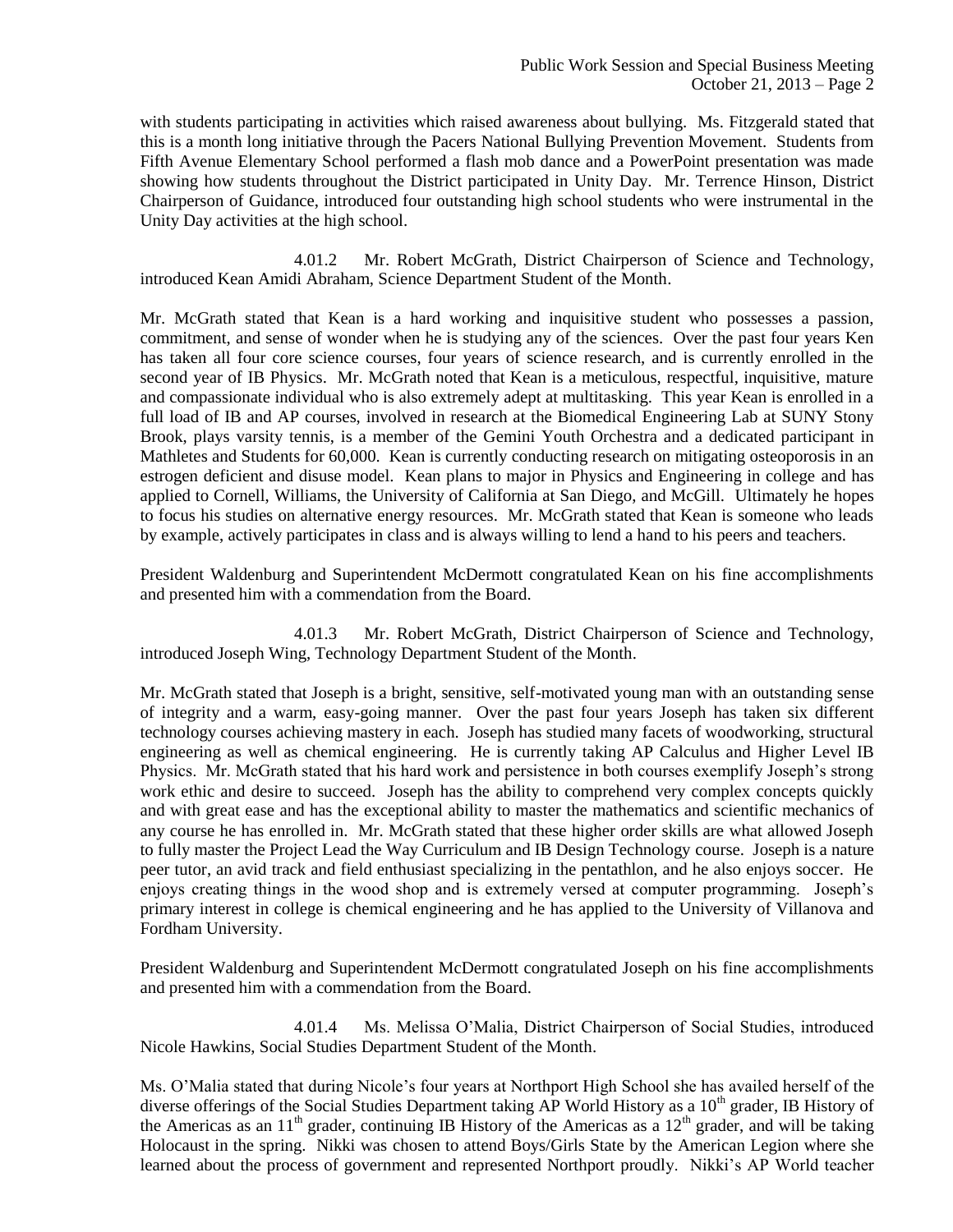stated that she was an excellent student, always prepared and consistently received the best grades in her class. Nikki's IB History of the Americas teacher stated that she is the rare student who can manage not only the stresses, strains, and responsibilities of being a high school student but does so in such a way as to inspire those around her to follow her lead. Mr. Scott stated that Nikki is a true student leader and an exceptional Social Studies Student who was a vital part of the Northport High School Mock Trial team. The team was undefeated through eight rounds of competition, ultimately competing for the Suffolk County Championship at the Federal Courthouse in Central Islip. Because of her exceptional skill, organizational talents and enthusiasm for Law-Related learning, Nikki was selected as the 2013 Intern for the Law and Civic Education Summer Institute Project P.A.T.C.H. hosts for New York teachers in partnership with the New York State Bar Association.

President Waldenburg and Superintendent McDermott congratulated Nicole on her fine achievements and presented her with a commendation from the Board.

4.01.5 Ms. Irene McLaughlin, Northport High School Principal, introduced Mr. Michael Greenblatt, recipient of the 2013 Yale Educator Award.

4.01.6 Dr. Marylou McDermott, Superintendent of Schools, recognized the following New York State Education Department 2013-2014 Reward Schools: Bellerose Avenue Elementary School, Norwood Avenue Elementary School, and Northport High School

4.01.7 Governor Andrew Cuomo declared the week of

October 28 – November 1, 2013 School Board Recognition Week. The Governor declared this special week to commend school board members for their dedicated service to the children of New York State. The nine members of the Board received commendations from Western Suffolk BOCES, and the Northport-East Northport School District and PTA Council.

4.01.8 Mr. Robert McGrath, District Chairperson of Science and Technology, presented the 2013-2014 Science and Technology Department Instructional Initiatives.

Mr. McGrath reviewed the 2012-2013 Science Initiatives of implementing the Living Environment curriculum in eighth grade, including networking between middle school and high school on an ongoing basis; developing Student Learning Objectives (SLOs) and pre/post assessments that align with the current curriculum meeting the requirements of the NYS APPR legislation; and beginning pilot implementation of new K-5 Interactive Science curriculum.

The 2013-2014 Science Initiatives at Commencement Level Science including utilizing professional development to design and implement instructional strategies in Regents Level Chemistry; refining Student Learning Objectives (SLOs) and pre/post assessments on an as needed basis and adjust student growth targets; expanding implementation of Scientific Investigation courses as a prerequisite to Research Independent Study; and utilizing professional development to in-service and prepare staff for new K-5 Next Generation Science Standards.

At the Intermediate Science Level the 2013-2014 Initiatives are to work to expand Living Environment and Earth Science curriculum in eighth grade, continue networking between middle school and high school teachers on an ongoing basis, and explore adoption of Interactive Science from the elementary level into sixth and seventh grades.

The 2013-2014 Science Initiatives at the Elementary Level are to strengthen implementation of new K-5 Interactive Science curriculum, continue professional development opportunities K-5 teachers, and to integrate Common Core Learning Standards in ELA and Mathematics more fully with science learning through the use of leveled content readers.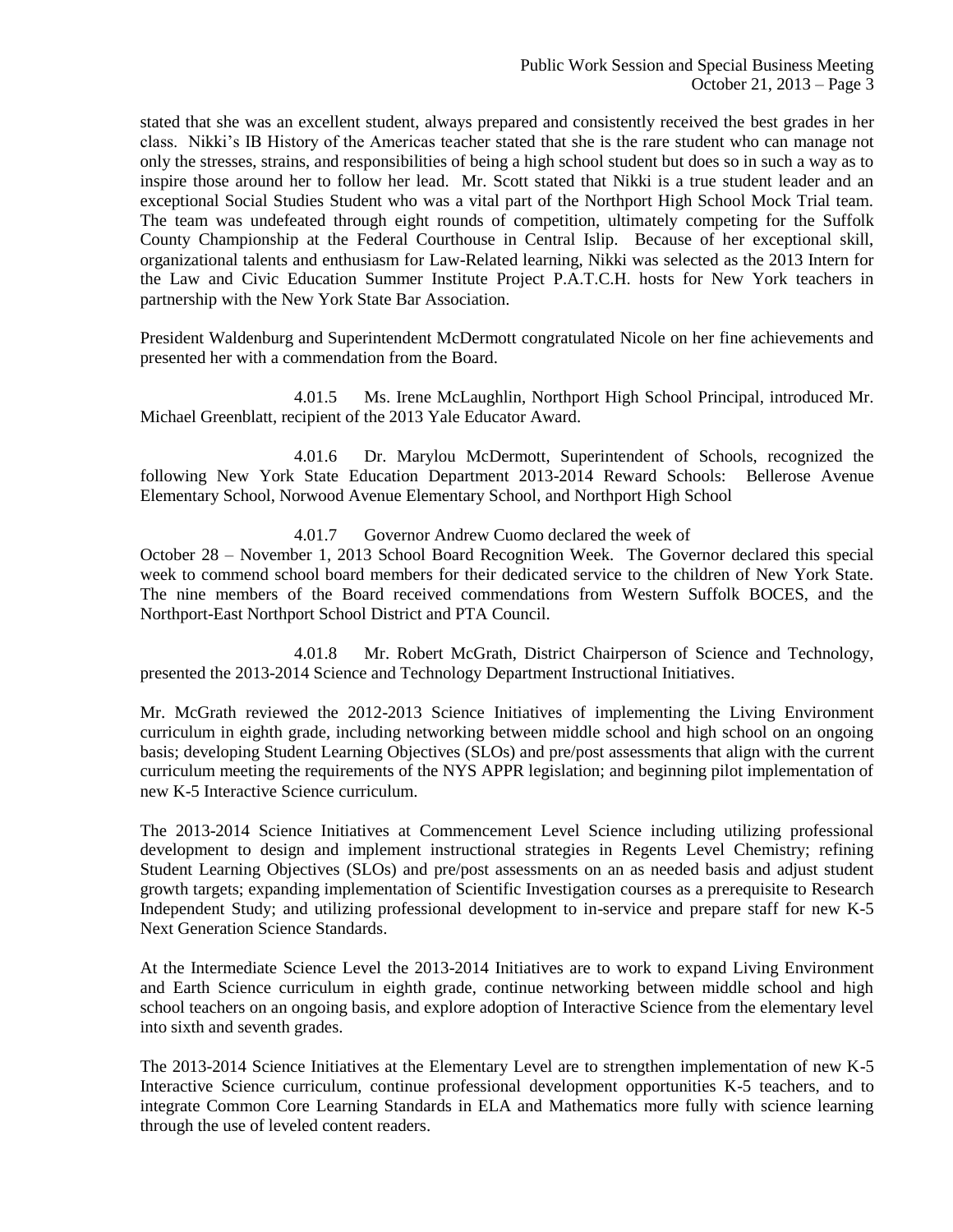Mr. McGrath reviewed the Grade Four Science Assessment data, the Grade Eight Intermediate Level Science Assessment data, the Intermediate Level Science Assessment Grade 8 data – East Northport and Northport Middle Schools, the Regents Exam Results, the Northport High School Advanced Placement Science Exam data, and the International Baccalaureate Science Exam data.

Mr. McGrath reviewed the 2012-2013 Technology Initiatives which included on-line curriculum for 6-12 through Moodle, Project Lead the Way curriculum expansion to middle schools, summer teacher training, and professional development targeting new anchoring activities that addressed technological literacy.

The 2013-2014 Technology Initiatives include investigating re-structuring various courses to reflect an A/B day schedule; new curriculum on Marine Technology that would culminate with students obtaining both a NY State Safe Boating License required by a new law covering all operators who are currently 18 and under and possibly a US Coast Guard Launch Operators license; the first robotics initiative with teachers and students beginning the planning process for competition; continued curriculum development that supports technological literacy; and continued work increase and expansion of the Project Lead the Way enrollment.

There was a discussion regarding the regents level middle school curriculum, the interactive Pearson model, implementation of SLOs, elementary science instruction, and the robotics initiative.

4.01.9 Ms. Melissa O'Malia, District Chairperson of Social Studies, presented the 2013-2014 Social Studies Department Instructional Initiatives.

Ms. O'Malia reviewed the 2012-2013 Social Studies initiatives which included developing units utilizing Common Core standards for reading and writing; a concentration on reaching all students on all academic levels through instructional approach of "flipping the classroom", establishing and implementing essential learning goals and targets (Student Learning Objectives) and evaluating the validity, reliability, and comparability of pre and post assessments; and continuing to encourage students to be responsible citizens by engaging in discussion about civic engagement.

The 2013-2014 Social Studies Initiatives are to continue to address the Common Core reading and writing standards to ensure the rigorous nature of the coursework in the social studies classroom; collaborate with the English Department to response to the shifts in the Common Core; review and revise the scope and sequence of the elementary curriculum to develop district-wide consistency; encourage awareness and sensitivity to cultural differences within our society; and review courses offered for PIG/ECO credit to ensure they are reflective of state standards.

Ms. O'Malia reviewed the Regents Performance Regional Comparison data, the Cohort Regents Proficiency and Mastery Levels Global History data, the Cohort Regents Proficiency and Mastery Levels US History data, the Advanced Placement course data, and the AP and IB course data.

There was discussion regarding virtual field trips and opportunities for getting speakers to come in to discuss current events and obtaining grant funding for these speakers.

Ms. Rachel Friedman inquired about the District obtaining grant money for Ruby Bridges to speak. Dr. McDermott told Ms. Friedman to contact Ms. O'Malia regarding this.

## 5. WORK SESSION DISCUSSION

5.01 Discussion of a resolution regarding high stakes testing.

Trustee Badanes stated that the Smithtown Board of Education recently passed a resolution regarding high stakes testing and he thought it was a good idea to have a relatively similar statement. Mr. Badanes stated that he is onboard with the intent of the resolution which is that testing is having a negative effect on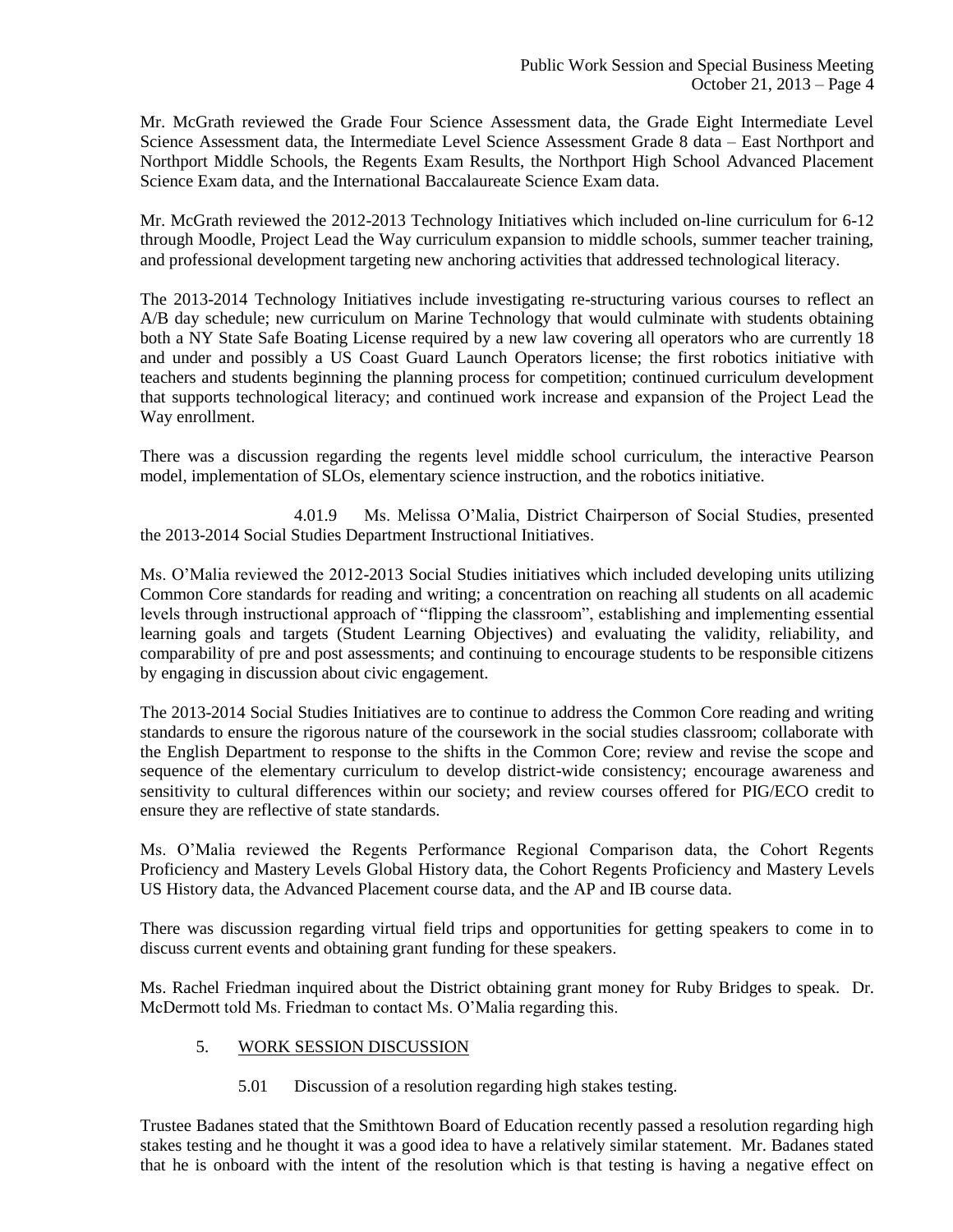students. Mr. Badanes stated that the District needs to send a message to the Governor, Commissioner King and politicians that the testing that is going on is counterproductive. Trustee Badanes stated that he is not against testing but he is against flawed testing.

Dr. McDermott stated that another alternative would be to meet with UTN and NASA to write a letter on behalf of the entire District expressing the opinion of all vested parties. Dr. McDermott stated that the School District is obligated to follow the law. Dr. McDermott noted that the superintendents are working with the BOCES superintendent to craft a letter to the Governor and Commissioner requesting a more reasoned approach to testing that works for students and teachers.

President Waldenburg requested Dr. McDermott meet with the UTN and NASA to draft a statement regarding the high stakes testing and have that draft available for the Board to review at the November  $18<sup>th</sup>$ meeting.

## 6. ADJOURN PUBLIC WORK SESSION AND CONVENE INTO SPECIAL MEETING

At 10:00 p.m. the Board adjourned the Public Work Session and convened into a Special Meeting.

6.01 For Information: Upcoming Meetings

The President of the Board reviewed the upcoming meetings of November  $4<sup>th</sup>$ , November  $18<sup>th</sup>$  and December 9<sup>th</sup>.

# 7. COMMUNICATIONS

There were no communications to the Board

## 8. PUBLIC PARTICIPATION

Name Comment David Badanes Trustee Badanes asked for a moment of silence in memory of middle school teacher Board Trustee Mike Landsberry who was killed in Nevada.

Albert Prisco Thanked the Board for letting him know about Commissioner King speaking at Resident Cold Spring Harbor Schools and stated that he spoke to Dr. King about coming to the District to speak. Mr. Prisco asked the Board to send a letter to Dr. King inviting him to speak about the pros and cons of school district consolidation.

9. UNFINISHED BUSINESS

Trustee Maloney inquired if there was an update on the long range planning study.

Trustee Rapiejko stated that he thought it would be better to hold off on doing the study until next year given the information regarding space utilization that was provided to the Board from the principals of each school.

Trustee Maloney requested a more detailed explanation of the use of space.

At 10:30 p.m., motion was made by Trustee Badanes, seconded by Trustee Sabia, to extend the meeting.

Vote on Trustee Badanes motion was as follows:

YES: Mr. Badanes, Ms. Binger, Mr. Maloney, Mrs. McCue, Mr. Rapiejko, Mr. Sabia, Mrs. Thompson, Mrs. Topel